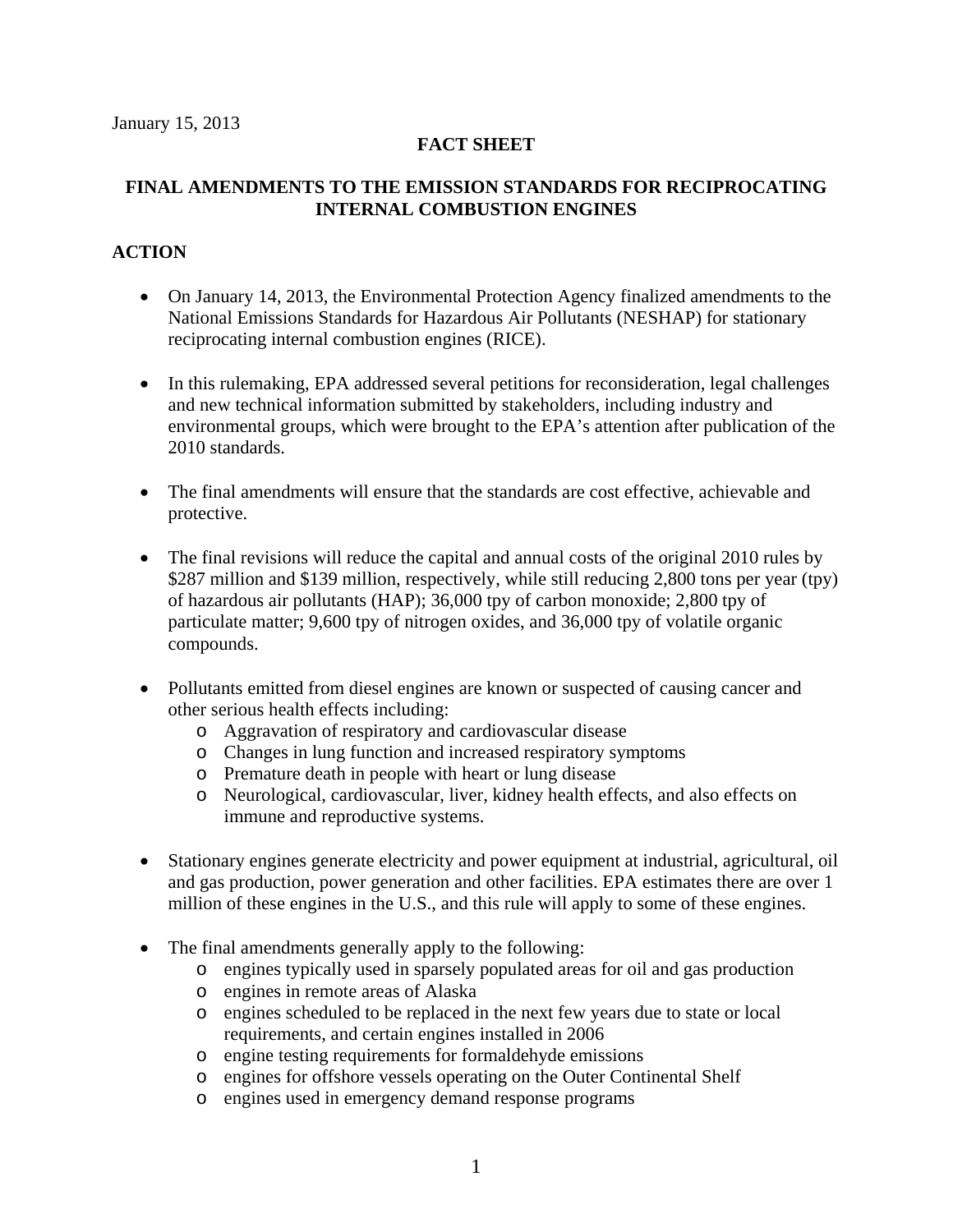- CI engines are compression ignition engines that use diesel fuels. SI engines are spark ignition engines that use mainly natural gas and gasoline fuels.
- EPA is also revising the new source performance standards (NSPS) for stationary internal combustion engines (ICE) to ensure consistency with the RICE NESHAP. In particular, specifying how the NSPS standard will apply to emergency engines used for demand response purposes.

# **AMENDMENTS**

# **Area Source Stationary Spark Ignition Engines Above 500 HP**

- These engines are typically natural gas powered engines that are used to power equipment for oil and gas production.
- EPA is replacing numerical emission limits for existing area source stationary spark ignition (SI) 4-stroke engines above 500 horsepower (HP) that are located in populated areas with requirements to install catalytic controls, conduct an initial test and annual performance checks of the catalyst, and equip the engine with a high temperature shutdown device or monitor the catalyst inlet temperature continuously.
	- o Populated areas are defined as not being on Department of Transportation (DOT) Class 1 pipeline segments or having more than 5 buildings within 0.25 mile radius of the engine.
- EPA is specifying that existing area source stationary SI 4-stroke engines above 500 HP that are not located in populated areas are subject to management practices.
	- o Unpopulated areas are DOT Class 1 pipeline segments or having 5 or fewer buildings within 0.25 mile radius of the engine.

# **Remote Areas of Alaska**

- EPA is expanding the definition of remote areas of Alaska beyond those not on the Federal Aid Highway System.
- This amendment addresses issues unique to Alaska residents who have more energy supply challenges and face harsh weather conditions.

#### **Engines scheduled to be replaced in the next few years due to state or local rules, and certain engines installed in 2006**

- EPA is amending the RICE NESHAP to:
	- o Allow Tier 1 and Tier 2 certified stationary CI engines, that are scheduled to be replaced due to state or local rules, to meet management practices until January 1, 2015, or 12 years after installation date, but not later than June 1, 2018.
	- o Specify that existing stationary area source Tier 3 certified CI engines installed before June 12, 2006, are in compliance with the NESHAP.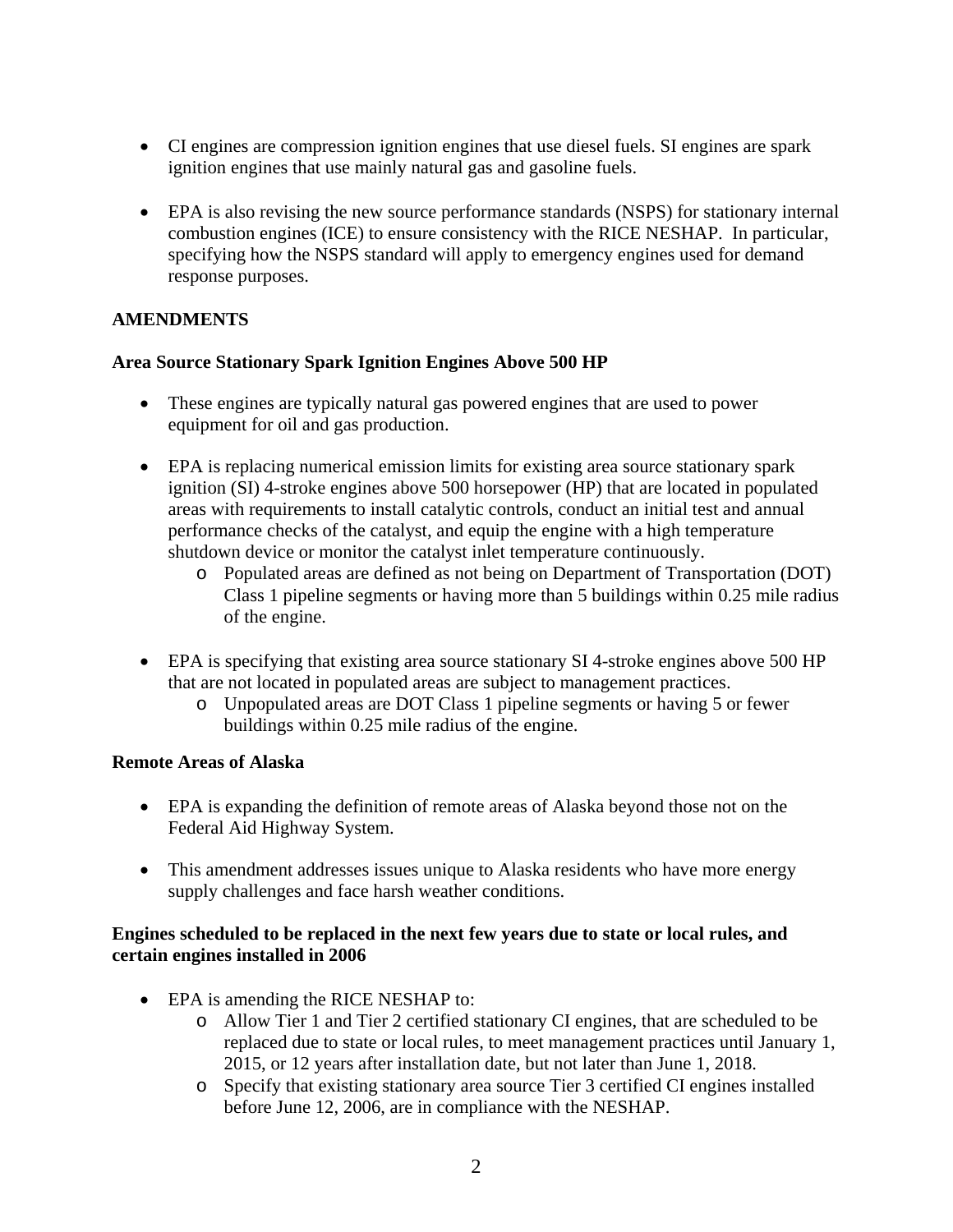### **Compliance Alternative for Formaldehyde Emissions**

- EPA is adding an option for demonstrating the engines can meet the formaldehyde emission standard including:
	- o For existing and new SI 4-stroke rich burn (4SRB) non-emergency engines greater than 500 HP located at major sources, showing compliance with the formaldehyde percent reduction standard by demonstrating compliance with a 30 percent reduction of total hydrocarbon emissions.

#### **Stationary CI Engines on Offshore Vessels on the Outer Continental Shelf**

 EPA is specifying that existing area source stationary CI non-emergency engines above 300 HP that are on offshore drilling vessels on the Outer Continental Shelf are subject to management practices.

#### **Emergency Engines**

- EPA is specifying how NESHAP and NSPS standards will apply to a category of engines called emergency engines.
- Emergency engines may be used to prevent electrical outages and to test and maintain engines for up to a total of 100 hours per year.
- In 2015, emergency engines will be required to use cleaner fuel -- ultra low sulfur diesel (ULSD) -- if they operate, or commit to operate, for more than 15 hours annually as part of blackout and brownout prevention, also known as emergency demand response.
	- o Switching to cleaner fuel will reduce emissions of HAP, particulate matter and sulfur dioxide. Our information shows that only a small percentage of emergency engines currently use ULSD fuel. This will result in lower emissions.
- Starting in 2015, entities with 100 horsepower (hp) or larger engines that operate, or commit to operate, for more than 15 hours and up to 100 hours per year for emergency demand response will need to collect and submit an annual report including location, dates and times of operation.
	- o Reporting requirements ensure compliance with the regulations and provide information about the air pollution impacts of the engines.
- For a combined total of 100 hours per year, emergency engines can be used for the following purposes:
	- o maintenance and testing,
	- o emergency demand response for Energy Emergency Alert Level 2 situations,
	- o responding to situations when there is at least a 5 percent or more change in voltage, and
	- o operating for up to 50 hours to head off potential voltage collapse, or line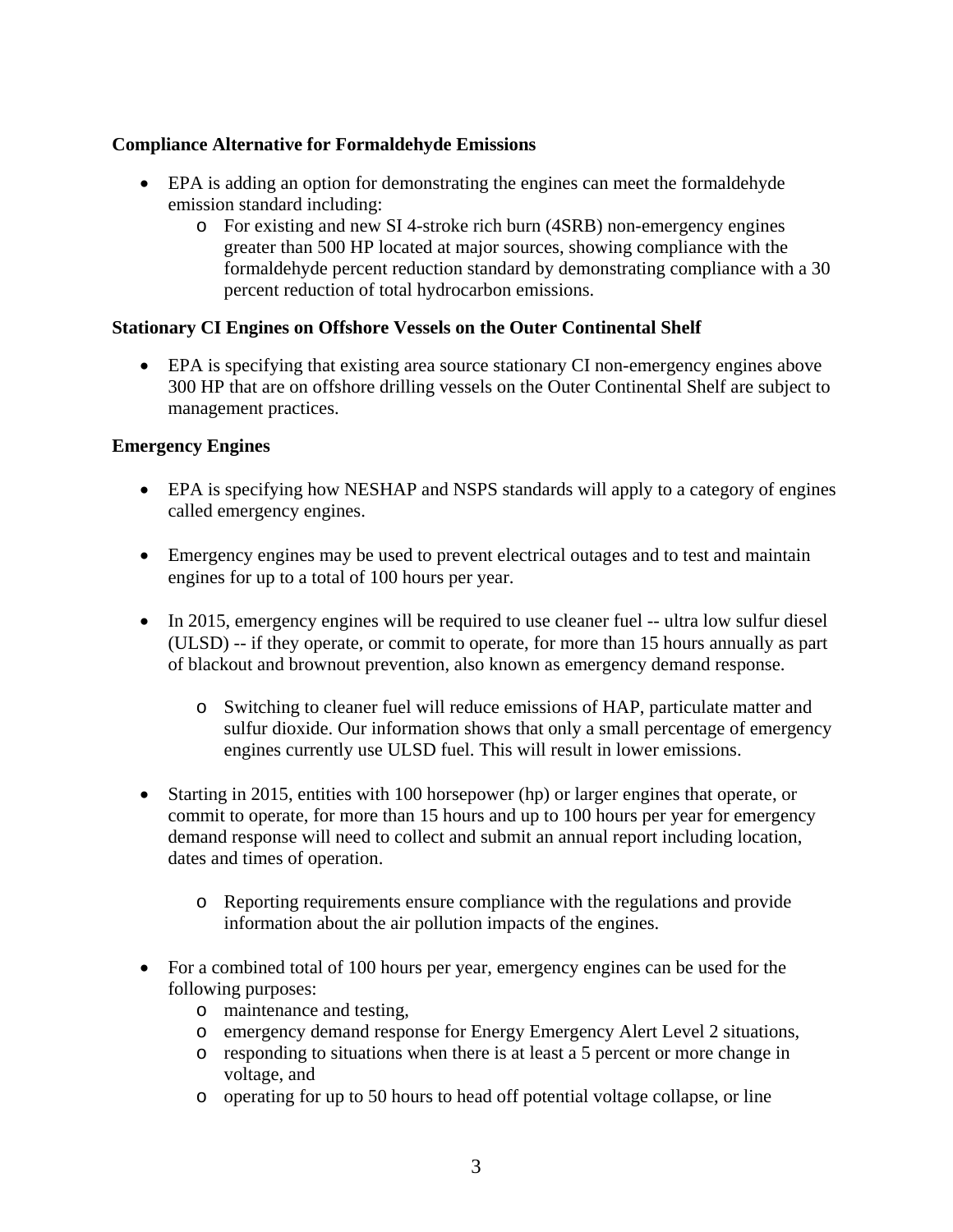overloads, that could result in local or regional power disruption.

- The rules restate that in an emergency, such as hurricane or ice storm, any engine of any size can operate without meeting control requirements or emission limits.
- Emergency engines that commit to run less than 15 hours for emergency demand response can operate without meeting federal control requirements or numeric emission limits.

# **BENEFITS AND COSTS**

- The amendments will reduce the capital and annual costs of the original 2010 rules by \$287 million and \$139 million, respectively. EPA estimates that, with the amendments incorporated, the capital cost of the rules is \$840 million and the annual cost is \$490 million.
- The updated estimated reductions each year starting in 2013 are:
	- o 2,800 tons per year (tpy) of HAP,
	- o 36,000 tpy of carbon monoxide,
	- o 2,800 tpy of particulate matter,
	- o 9,600 tpy of nitrogen oxides, and
	- o 36,000 tpy of volatile organic compounds.
- EPA estimates the monetized co-benefits of the updated standards to be \$830 million to \$2.1 billion. EPA did not monetize the benefits associated with reducing exposure to air toxics or other air pollutants, ecosystem effects, or visibility impairment.

# **BACKGROUND**

- In 2004, EPA finalized the first regulation for stationary RICE greater than 500 HP located at major sources of HAP. In 2008, EPA finalized regulations for new RICE less than or equal to 500 HP located at major sources and new RICE located at area sources.
- On March 3, 2010, EPA promulgated NESHAP for existing stationary CI RICE that are used at:
	- o area sources of air toxics emissions and constructed or reconstructed before June 12, 2006,
	- o major sources of air toxics emissions, have a site rating of less than or equal to 500 HP and constructed or reconstructed before June 12, 2006,
	- o major sources of air toxics for non-emergency purposes, have a site rating of greater than 500 HP and constructed or reconstructed before December 19, 2002.
- On August 20, 2010, EPA promulgated NESHAP for existing stationary SI RICE that are used at:
	- o area sources of air toxics emissions and constructed or reconstructed before June 12, 2006,